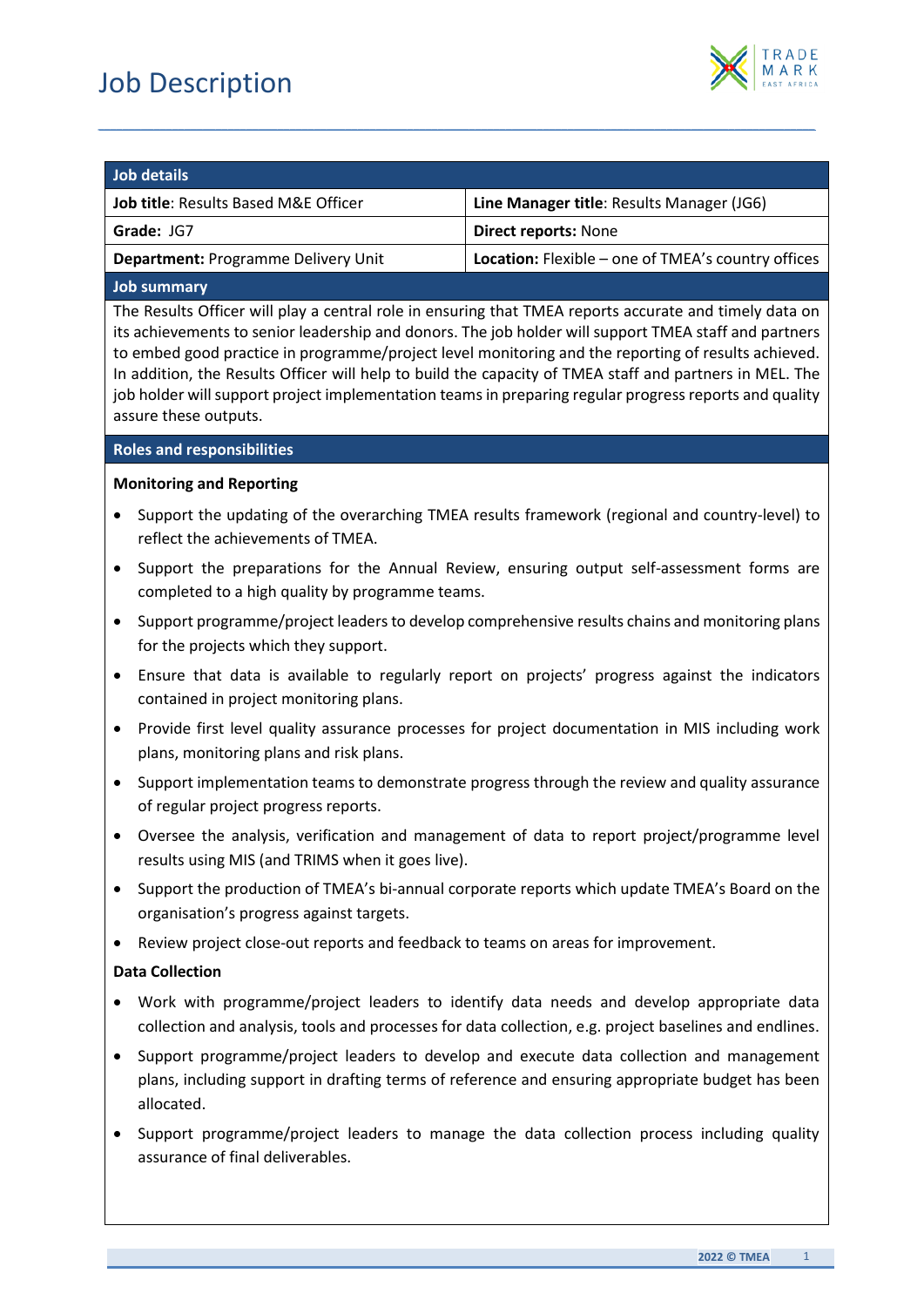

#### **MEL Capacity Building**

• Support the development and delivery of MEL training designed to enhance TMEA staff and partners' ability to engage in effective MEL.

*\_\_\_\_\_\_\_\_\_\_\_\_\_\_\_\_\_\_\_\_\_\_\_\_\_\_\_\_\_\_\_\_\_\_\_\_\_\_\_\_\_\_\_\_\_\_\_\_\_\_\_\_\_\_\_\_\_\_\_\_\_\_\_\_\_\_\_\_\_\_\_\_\_\_\_\_\_\_\_\_\_\_\_\_\_\_\_\_\_\_\_\_\_\_\_\_\_\_\_\_\_\_\_\_\_\_\_\_\_\_\_\_\_\_\_\_*

• Develop and maintain training materials and guidance for TMEA staff and partners on various aspects of MEL.

#### **Evaluation**

- Support programme/project leaders to develop terms of reference and properly budget for the evaluation of project interventions, if required.
- Support programme/project teams to prepare for project evaluations, if required, and support with the management of the evaluation contracts.

#### **Knowledge Management**

• Support the Quarterly Strategic Review process to ensure knowledge management and lessons from project implementation are captured and shared widely in TMEA.

The job holder is further expected to promote and adhere to TMEA's core values and ensure compliance with organisational policies and procedures. The job holder will:

- Maintain zero tolerance to bribery, fraud and corruption, and ensure the immediate reporting of any corruption or suspect behaviour that threatens TMEA's reputation.
- Apply the highest standards of controls and risk management practices and behaviours and embed a positive risk and control culture.
- Demonstrate prudence, sound judgement and appropriate and timely escalations in management of all types of risk (including fraud risk) applicable to the role.
- Understand and comply with the relevant end-to-end processes including applicable risks and controls.
- Seek to identify, understand and escalate risk events/incidents/ issues on a timely basis focusing on fixing root-causes and taking ownership of identified mitigating actions.
- Complete all relevant mandatory trainings within the stipulated timelines.

## **Academic and professional qualifications**

- A bachelor's degree preferably in international development; social sciences; political science; economics; public or business administration/management **OR**
- A post-graduate degree preferably in international development; social sciences; political science; economics; public or business administration/management.
- Professional training in monitoring and evaluation is essential.

# **Work experience**

At least five years (or three years with a post-graduate degree) relevant experience in supporting development organisations in East Africa in the design and implementation of M&E systems. This could have been gained within a M&E unit or within wider programme management. The role holder will also be expected to demonstrate proficiency in:

• Designing monitoring plans, results chains and results frameworks.